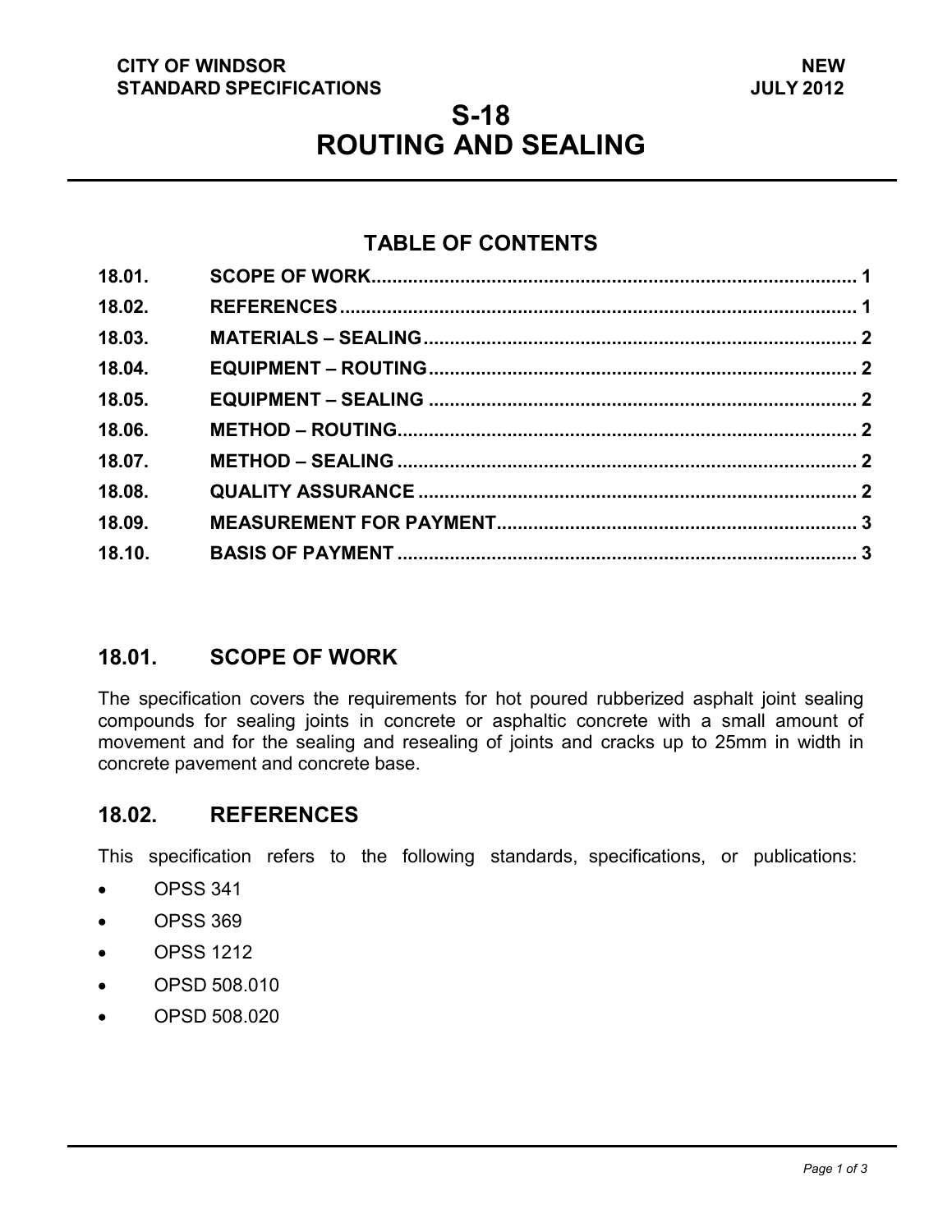# <span id="page-1-0"></span>**18.03. MATERIALS – SEALING**

The material shall fully conform to the requirements of OPSS 1212 "Material Specification for Hot Poured Rubberized Asphalt Joint Sealing Compound".

Joint sealing shall not be carried out when the air temperature in the shade is below 10º C or in wet and foggy weather.

The contractor shall supply ALL materials.

## <span id="page-1-1"></span>**18.04. EQUIPMENT – ROUTING**

The equipment for routing in hot mix asphalt pavements shall be as per OPSS 341 and in concrete pavements and concrete bases shall be as per OPSS 369.

#### <span id="page-1-2"></span>**18.05. EQUIPMENT – SEALING**

The equipment for sealing in hot mix asphalt pavements shall be as per OPSS 341 and in concrete pavements and concrete bases shall be as per OPSS 369.

The sealing material must be heated to the manufacturer's specifications and any overheated material will be rejected.

#### <span id="page-1-3"></span>**18.06. METHOD – ROUTING**

The method for routing and cleaning shall be as per OPSS 341 and OPSD 508.010 for hot mix asphalt pavements. The method for saw cutting and cleaning shall be as per OPSS 369 and OPSD 508.020 for concrete pavements and bases.

#### <span id="page-1-4"></span>**18.07. METHOD – SEALING**

The method for sealing shall be as per OPSS 341 and OPSD 508.010 for hot mix asphalt pavements. The method for sealing shall be as per OPSS 369 and OPSD 508.020 for concrete pavements and bases.

# <span id="page-1-5"></span>**18.08. QUALITY ASSURANCE**

All sampling and testing shall be in accordance with OPSS 341 for hot mix asphalt pavements.

All deficiencies and repairs shall be in accordance with OPSS 341 for hot mix asphalt pavements.

All sampling and testing shall be in accordance with OPSS 369 for concrete pavements and concrete road bases.